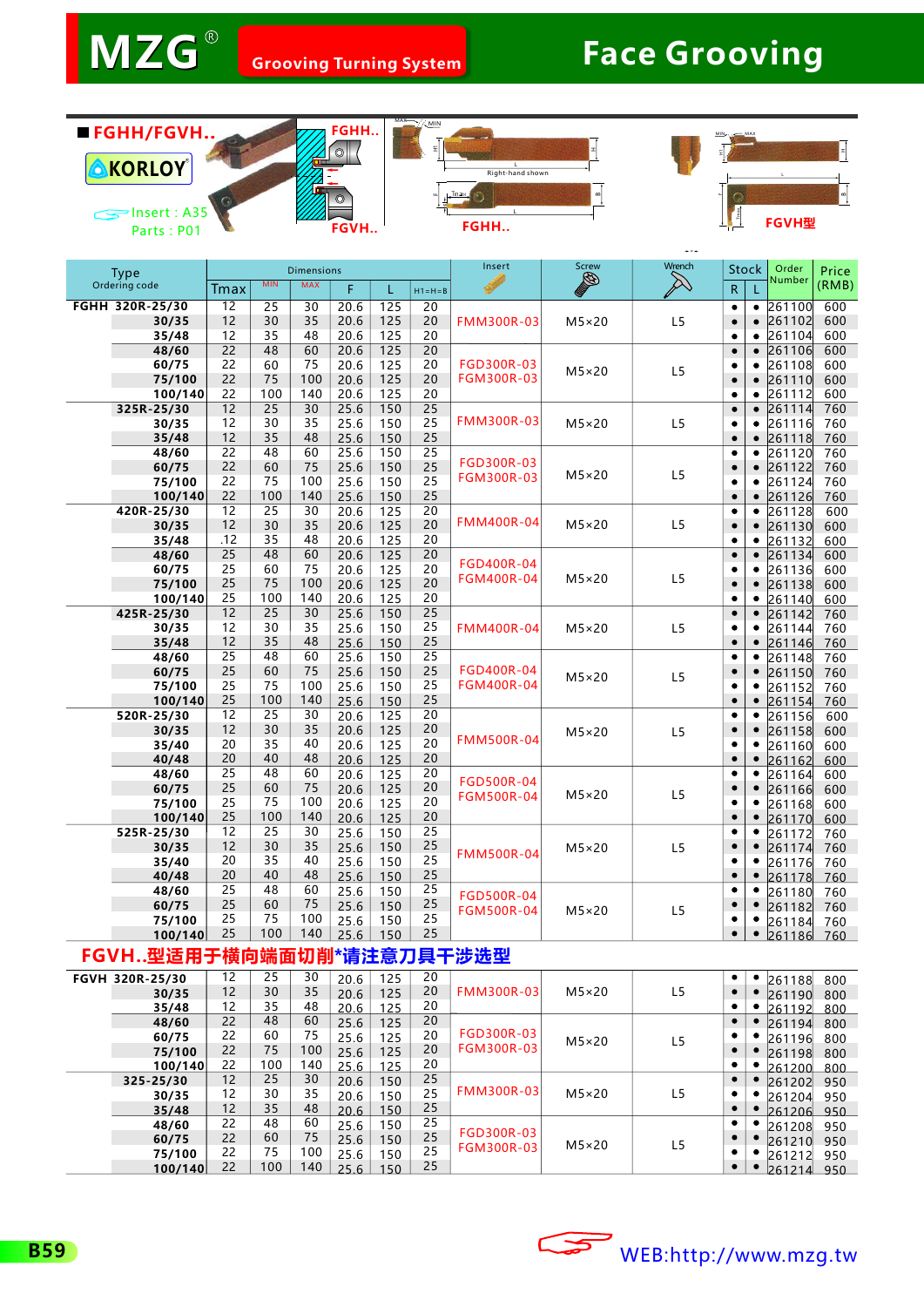#### **Face Grooving End Grooving Turning Holders**

|                                  |          |            |                   |          | QFHD/HS    |                    | MAX<br>$\sim$ MIN     |              |                               |                |                        |                  |                |
|----------------------------------|----------|------------|-------------------|----------|------------|--------------------|-----------------------|--------------|-------------------------------|----------------|------------------------|------------------|----------------|
| ■ QF型                            |          |            |                   |          |            | /KD/KS             |                       |              |                               |                |                        |                  |                |
|                                  |          |            | т                 | O        |            | 뒼                  |                       |              | 피                             |                |                        |                  |                |
| ZCC                              |          |            |                   |          |            |                    | L<br>Right-hand shown |              |                               |                |                        |                  |                |
|                                  |          |            |                   |          | QFFD/QFGD  |                    |                       | . Tm a×      |                               |                |                        |                  |                |
| $\mathbb{S}$ lnsert : Inquiry    |          |            |                   |          |            |                    |                       |              |                               | $\bigg $       |                        |                  |                |
| Parts: P01                       |          |            |                   |          |            |                    |                       |              | QFHD/QFHS/QFKD/QFKS QFFD/QFGD |                |                        |                  |                |
|                                  |          |            |                   |          |            |                    |                       |              |                               |                |                        |                  |                |
|                                  |          |            |                   |          |            |                    |                       |              |                               |                |                        |                  |                |
|                                  |          |            | <b>Dimensions</b> |          |            |                    | Insert                | <b>Screw</b> | Wrench                        | Stock          |                        |                  |                |
| <b>Type</b><br>Ordering code     | Tmax     | <b>MIN</b> | <b>MAX</b>        | F        | L          |                    |                       | B            |                               | R              |                        | Order<br>Number  | Price<br>(RMB) |
| QFHD2525R/L13-58H                | 13       | 58         | 96                | 26       | 150        | $H1 = H = B$<br>25 |                       |              |                               | $\bullet$      | ٠                      | 263500           | 800            |
| 22-58H                           | 22       | 58         | 96                | 26       | 150        | 25                 |                       |              |                               | $\bullet$      | $\bullet$              | 263502           | 800            |
| 13-86H                           | 13       | 86         | 140               | 26       | 150        | 25                 |                       |              |                               | ٠              |                        | 263504           | 800            |
| 22-86H                           | 22       | 86         | 140               | 26       | 150        | 25                 | ZTHD0504-MG           | $M6\times20$ | L5                            | ٠              | $\bullet$              | 263506           | 800            |
| 13-130H<br>22-130H               | 13<br>22 | 130        | 200               | 26       | 150        | 25<br>25           |                       |              |                               | ٠              | ٠                      | 263508<br>263510 | 800            |
| 13-185H                          | 13       | 130<br>185 | 200<br>400        | 26<br>26 | 150<br>150 | 25                 |                       |              |                               | $\bullet$<br>٠ | $\bullet$<br>٠         | 263512           | 800<br>800     |
| 22-185H                          | 22       | 185        | 400               | 26       | 150        | 25                 |                       |              |                               | ٠              | $\bullet$              | 263514           | 800            |
| <b>QFHS</b>                      |          |            |                   |          |            |                    |                       |              |                               |                |                        |                  |                |
| QFHS2525R/L30-185H               | 30       | 185        | 400               | 26       | 150        | 25                 | ZTHS0504-MG           | $M6\times20$ | L <sub>5</sub>                | $\bullet$      | $\bullet$              | 263516           | 950            |
| <b>OFKD</b><br>QFKD2525R/L13-60H | 13       | 60         | 100               | 26       | 150        | 25                 |                       |              |                               | ٠<br>$\bullet$ | $\bullet$<br>$\bullet$ | 263518           | 800            |
| 22-60H                           | 22       | 60         | 100               | 26       | 150        | 25                 |                       |              |                               | ٠              |                        | 263520           | 800            |
| 13-88H                           | 13       | 88         | 180               | 26       | 150        | 25                 | ZTKD0608-MG           | $M6\times20$ | L5                            | $\bullet$      | $\bullet$              | 263522           | 800            |
| 22-88H                           | 22       | 88         | 180               | 26       | 150        | 25                 |                       |              |                               | ٠              | ٠                      | 263524           | 800            |
| 13-160H                          | 13       | 160        | 400               | 26       | 150        | 25                 |                       |              |                               | ٠              | ٠                      | 263526           | 800            |
| 22-160H<br><b>QFKS</b>           | 22       | 160        | 400               | 26       | 150        | 25                 |                       |              |                               | ٠              | ٠                      | 263528           | 800            |
| QFKS2525R/L30-160H               | 30       | 160        | 400               | 26       | 150        | 20                 | <b>ZTKS0608-MG</b>    | $M6\times20$ | L <sub>5</sub>                | $\bullet$      | $\bullet$              | 263530           | 950            |
| <b>QFFD</b>                      |          |            |                   |          |            |                    |                       |              |                               |                |                        |                  |                |
| QFFD 2020R/L7-48H                | 7        | 48         | 66                | 21       | 150        | 20                 |                       |              |                               | ٠              | ٠                      | 263532           | 600            |
| L10-48H<br>2525R/L10-48H         | 10<br>10 | 48<br>48   | 66<br>66          | 21<br>26 | 150<br>150 | 20<br>25           |                       |              |                               | $\bullet$<br>٠ | $\bullet$              | 263534<br>263536 | 600<br>800     |
| L17-48H                          | 17       | 48         | 66                | 26       | 150        | 25                 |                       |              |                               | $\bullet$      | $\bullet$              | 263538           | 800            |
| 2020R/L7-60H                     | 7        | 60         | 80                | 21       | 150        | 20                 |                       |              |                               | ٠              | ٠                      | 263540           | 600            |
| L10-60H                          | 10       | 60         | 80                | 21       | 150        | 20                 |                       |              |                               | $\bullet$      | $\bullet$              | 263542           | 600            |
| 2525R/L10-60H                    | 10       | 60         | 80                | 26       | 150        | 25                 |                       |              |                               | ٠              |                        | 263544           | 800            |
| L17-60H<br>2020R/L7-74H          | 17<br>7  | 60<br>74   | 80<br>100         | 26<br>21 | 150<br>150 | 25<br>20           | ZTFD0303-MG           | $M6\times20$ | L <sub>5</sub>                | $\bullet$<br>٠ | $\bullet$<br>٠         | 263546<br>263548 | 800            |
| L10-74H                          | 10       | 74         | 100               | 21       | 150        | 20                 |                       |              |                               | $\bullet$      | $\bullet$              | 263550           | 600<br>600     |
| 2525R/L10-74H                    | 10       | 74         | 100               | 26       | 150        | 25                 |                       |              |                               | ٠              |                        | 263552           | 800            |
| L17-74H                          | 17       | 74         | 100               | 26       | 150        | 25                 |                       |              |                               |                | ٠                      | 263554           | 800            |
| 2020R/L7-100H                    | 7        | 100        | 150               | 21       | 150        | 20                 |                       |              |                               | ٠              | ٠                      | 263556           | 600            |
| L10-100H<br>2525R/L10-100H       | 10<br>10 | 100<br>100 | 150<br>150        | 21       | 150        | 20<br>25           |                       |              |                               | $\bullet$<br>٠ | $\bullet$<br>٠         | 263558<br>263560 | 600            |
| L17-100H                         | 17       | 100        | 150               | 26<br>26 | 150<br>150 | 25                 |                       |              |                               | $\bullet$      | $\bullet$              | 263562           | 800<br>800     |
| <b>OFGD</b>                      |          |            |                   |          |            |                    |                       |              |                               | ٠              | ٠                      |                  |                |
| QFGD 2020R/L10-52H               | 10       | 52         | 72                | 21       | 150        | 20                 |                       |              |                               | $\bullet$      | $\bullet$              | 263564           | 600            |
| $L13 - 52H$                      | 13       | 52         | 72                | 21       | 150        | 20                 |                       |              |                               | ٠              | ٠                      | 263566           | 600            |
| 2525R/L15-52H<br>L22-52H         | 15<br>22 | 52<br>52   | 72<br>72          | 26       | 150<br>150 | 25<br>25           |                       |              |                               | $\bullet$<br>٠ | $\bullet$<br>٠         | 263568<br>263570 | 800            |
| 2020R/L10-64H                    | 10       | 64         | 100               | 26<br>21 | 150        | 20                 |                       |              |                               | $\bullet$      | $\bullet$              | 263572           | 800<br>600     |
| L13-64H                          | 13       | 64         | 100               | 21       | 150        | 20                 |                       |              |                               | ٠              | ٠                      | 263574           | 600            |
| 2525R/L15-64H                    | 15       | 64         | 100               | 26       | 150        | 25                 |                       |              |                               | $\bullet$      | $\bullet$              | 263576           | 800            |
| L22-64H<br>2020R/L10-90H         | 22       | 64         | 100               | 26       | 150        | 25                 | ZTGD0404-MG           | $M6\times20$ | L <sub>5</sub>                | ٠<br>$\bullet$ | ٠<br>$\bullet$         | 263578           | 800            |
| L13-90H                          | 10<br>13 | 90<br>90   | 140<br>140        | 21<br>21 | 150<br>150 | 20<br>20           |                       |              |                               | ٠              | ٠                      | 263580<br>263582 | 600            |
| 2525R/L15-90H                    | 15       | 90         | 140               | 26       | 150        | 25                 |                       |              |                               | $\bullet$      | $\bullet$              | 263584           | 600<br>800     |
| L22-90H                          | 22       | 90         | 140               | 26       | 150        | 25                 |                       |              |                               | ٠              | ٠                      | 263586           | 800            |
| 2020R/L10-130H                   | 10       | 130        | 230               | 21       | 150        | 20                 |                       |              |                               | $\bullet$      | $\bullet$              | 263588           | 600            |
| L13-130H<br>2525R/L15-130H       | 13       | 130        | 230               | 21       | 150        | 20                 |                       |              |                               | ٠              | ٠                      | 263590           | 600            |
| L22-130H                         | 15<br>22 | 130<br>130 | 230<br>230        | 26       | 150        | 25<br>25           |                       |              |                               | $\bullet$<br>٠ | $\bullet$<br>٠         | 263592<br>263594 | 800            |
|                                  |          |            |                   | 26       | 150        |                    |                       |              |                               |                |                        |                  | 800            |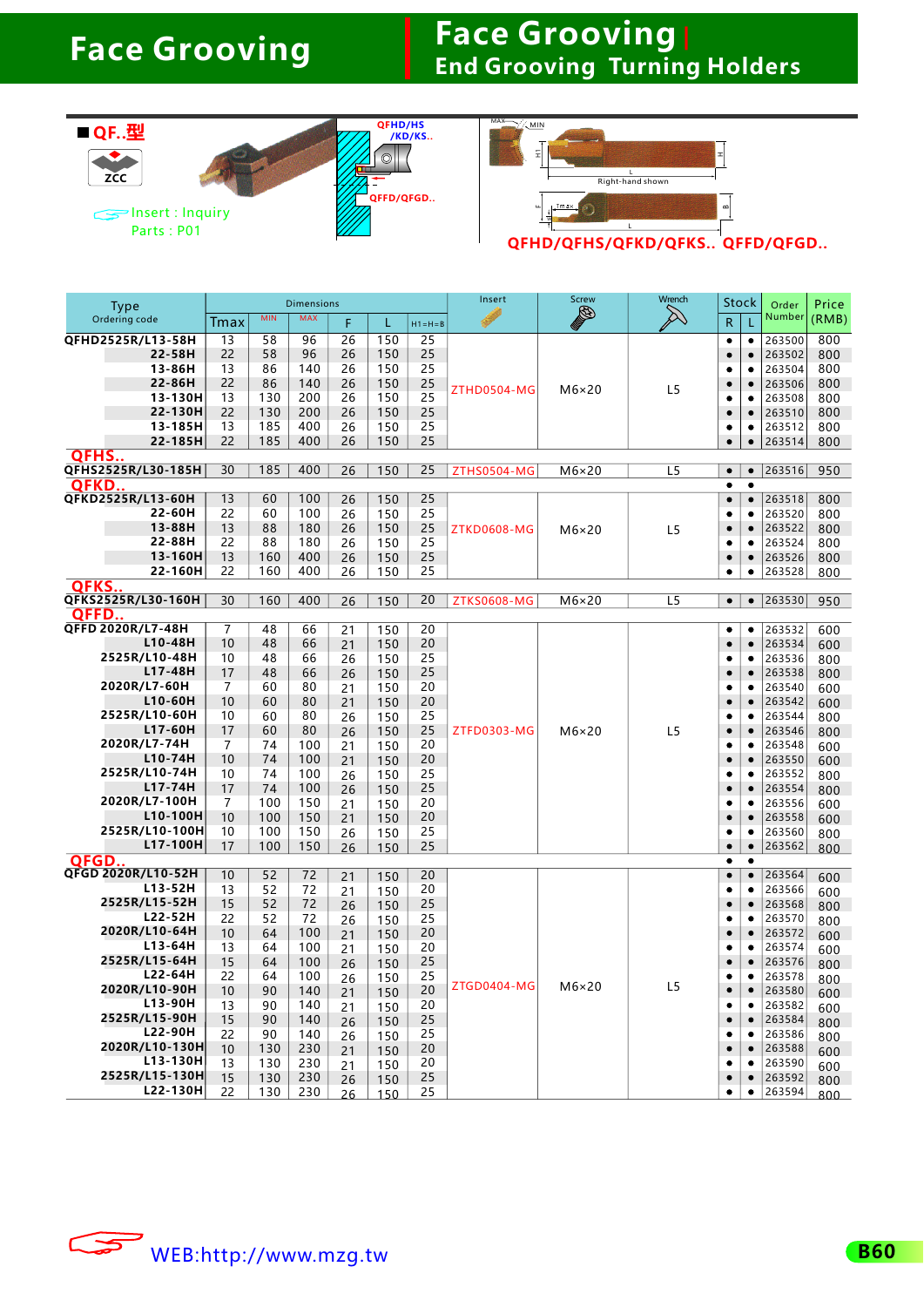Insert: Inq







Type

**QFFD**

**QFGD**

**QFHI** 

**QFKD** 



Insert : Inquiry<br>Parts : P01







г





Radial cutting, the amount should not be too large

Cutter diameter range

Radial cutting, the amount should not be too large

Cutter diameter range

| l cutting,                     |                |         |            |              |                |                 | ∟ <del>s</del> msert, mquny<br>Parts: P01 |             |              |        | Cutter diameter range |       |                                    | Radial cutting                 |                        |         |            |     |              |                 |                                                  | Parts: P01  |              |        | Cutter diameter rand |       |
|--------------------------------|----------------|---------|------------|--------------|----------------|-----------------|-------------------------------------------|-------------|--------------|--------|-----------------------|-------|------------------------------------|--------------------------------|------------------------|---------|------------|-----|--------------|-----------------|--------------------------------------------------|-------------|--------------|--------|----------------------|-------|
| nount should not be too large  |                |         |            |              |                |                 |                                           |             |              |        |                       |       | the amount should not be too large |                                |                        |         |            |     |              |                 |                                                  |             |              |        |                      |       |
|                                |                |         | dimensions |              |                |                 |                                           | Insert      | Screw Wrench |        | Order                 |       |                                    |                                |                        |         | dimensions |     |              |                 |                                                  | Insert      | Screw Wrench |        | Order                |       |
| <b>Type</b>                    | <b>HXB</b>     |         | L1         | F            | W              |                 | $MAX$ (Min-max)<br>øD                     |             |              | Number |                       | Price |                                    | Type                           | <b>HXB</b>             |         | L1         | F.  | W            |                 | $\overline{\text{MAX}}_{(\text{Min-max})}$<br>ØD |             |              |        | <b>Number</b>        | Price |
| 2525RL10-48H                   | $25\times25$   |         | 150 120 26 |              | 3              | 10              | 48-66                                     |             |              |        | 263100                | 760   |                                    | 2525RL10-48H                   | $25\times25$           |         | 150 120 26 |     | 3            | 10              | 48-66                                            |             |              |        | 263500               | 760   |
| 2525RL17-48H                   | $25\times25$   |         | 150 120    | 26           | 3              |                 | 48-66                                     |             |              |        | 263102                | 760   |                                    | 2525RL17-48H                   | $25\times25$           | 150 120 |            | 26  | $\mathbf{3}$ | 17              | 48-66                                            |             |              |        | 263502               | 760   |
| 2525RL10-60H                   | $25\times25$   |         | 150 120    | $ 26\rangle$ | 3              | 10              | 60-80                                     |             |              |        | 263104                | 760   |                                    | 2525RL10-60H                   | $25\times25$           | 150 120 |            | 26  | $\mathbf{3}$ | 10              | 60-80                                            |             |              |        | 263504               | 760   |
| 2525RL17-60H                   | $25\times25$   |         | 150 120    | $ 26\rangle$ | 3              | 17              | 60-80                                     | ZTFD0303-MG |              |        | 263106                | 760   |                                    | <b>OFFD</b> 2525RL17-60H       | $25\times25$           | 150 120 |            | 26  | -3           | 17              | 60-80                                            | ZTFD0303-MG |              |        | 263506               | 760   |
| 2525RL10-74H                   | $25\times25$   |         | 150 120 26 |              | 3              | 10              | 74-110                                    |             |              |        | 263108                | 760   |                                    | 2525RL10-74H                   | $25\times25$           | 150 120 |            | 26  | $\mathbf{3}$ | 10              | 74-110                                           |             |              |        | 263508               | 760   |
| 2525RL17-74H                   | $25\times25$   |         | 150 120    | 26           | 3              | 17              | 74-110                                    |             |              |        | 263110                | 760   |                                    | 2525RL17-74H                   | $25\times25$           | 150 120 |            | 26  | $\mathbf{3}$ | 17              | 74-110                                           |             | M6*25 L5     |        | 263510               | 760   |
| 2525RL10-100H                  | $25 \times 25$ |         | 150 120    | 26           | 3              | 10              | 100-150                                   |             |              |        | 263112                | 760   |                                    | 2525RL10-100H                  | $25\times25$           | 150 120 |            | 26  | 3            | 10              | 100-150                                          |             |              |        | 263512               | 760   |
| 2525RL17-100H                  | $25\times25$   |         | 150 120    | 26           | 3              | 17              | 100-150                                   |             |              |        | 263114                | 760   |                                    | 2525RL17-100H                  | $25\times25$           | 150 120 |            | 26  | 3            | 17              | 100-150                                          |             |              |        | 263514               | 760   |
| 2525RL13-52H                   | $25\times25$   |         | 150 120 26 |              | $\mathbf{A}$   | 13              | 52-72                                     |             |              |        | 263116                | 760   |                                    | 2525RL13-52H                   | $25 \times 25$ 150 120 |         |            | 26  |              | 13              | $52 - 72$                                        |             |              |        | 263516               | 760   |
| 2525RL22-52H                   | $25\times25$   |         | 150 120    | 26           | $\Delta$       | 22              | 52-72                                     |             |              |        | 263118                | 760   |                                    | 2525RL22-52H                   | $25\times25$           | 150 120 |            | 26  |              | 22              | $52 - 72$                                        | ZTGD0404-MG |              |        | 263518               | 760   |
| 2525RL13-64H                   | $25\times25$   |         | 150 120    | 26           |                | 13              | 64-100                                    |             | M6*25 L5     |        | 263120                | 760   |                                    | 2525RL13-64H                   | $25\times25$           | 150 120 |            | 26  |              | 13              | 64-100                                           |             |              |        | 263520               | 760   |
| 2525RL22-64H                   | $25\times25$   |         | 150 120 26 |              | $\mathbf{A}$   | 22              | 64-100                                    | ZTGD0404-MG |              |        | 263122                | 760   |                                    | QFGD 2525RL22-64H              | $25\times25$           | 150 120 |            | 26  |              | 22              | 64-100                                           |             |              |        | 263522               | 760   |
| 2525RL13-90H                   | $25\times25$   |         | 150 120 26 |              |                |                 | 90-140                                    |             |              |        | 263124                | 760   |                                    | 2525RL13-90H                   | $25\times25$           | 150 120 |            | 26  |              | 13              | $90 - 140$                                       |             |              |        | 263524               | 760   |
| 2525RL22-90H                   | $25\times25$   | 150 120 |            | 26           |                | 22              | 90-140                                    |             |              |        | 263126                | 760   |                                    | 2525RL22-90H                   | $25\times25$           | 150 120 |            | 26  |              | 22              | 90-140                                           |             |              |        | 263526               | 760   |
| 2525RL13-130H                  | $25\times25$   |         | 150 120    | $ 26\rangle$ | $\overline{4}$ | 13              | 130-230                                   |             |              |        | 263128                | 760   |                                    | 2525RL13-130H                  | $25 \times 25$ 150 120 |         |            | 26  |              | 13              | 130-230                                          |             |              |        | 263528               | 760   |
| 2525RL22-130H                  | $25\times25$   |         | 150 120 26 |              | $\overline{a}$ | 22              | 130-230                                   |             |              |        | 263130                | 760   |                                    | 2525RL22-130H                  | $25 \times 25$ 150 120 |         |            | 26  |              | 22              | 130-230                                          |             |              |        | 263530               | 760   |
| 2525RL13-58H                   | $25\times25$   |         | 150 120    | 26           | 5              | 13              | 58-96                                     |             |              |        | 263132                | 760   |                                    | 2525RL13-58H                   | $25 \times 25$ 150 120 |         |            | 26  | 5            | 13              | 58-96                                            |             |              |        | 263532               | 760   |
| 2525RL22-58H                   | $25\times25$   |         | 150 120    | 26           | 5              | 22              | 58-96                                     |             |              |        | 263134                | 760   |                                    | 2525RL22-58H                   | $25\times25$           | 150 120 |            | 26  | -5           | 22              | 58-96                                            |             |              |        | 263534               | 760   |
| 2525RL13-86H                   | $25\times25$   |         | 150 120    | $ 26\rangle$ | 5              | 13              | 86-140                                    |             |              |        | 263136                | 760   |                                    | 2525RL13-86H                   | $25\times 25$          | 150 120 |            | 26  | $\sqrt{5}$   | 13              | 86-140                                           |             |              |        | 263536               | 760   |
| 2525RL22-86H                   | $25\times25$   |         | 150 120 26 |              | $5^{\circ}$    | 22              | 86-140                                    | ZTHD0504-MG |              |        | 263138                | 760   |                                    | QFHD <sup>2525RL22-86H</sup>   | $25\times25$           | 150 120 |            | 26  | -5           | 22              | 86-140                                           | ZTHD0504-MG |              |        | 263538               | 760   |
| 2525RL13-130H                  | $25\times25$   |         | 150 120    | 26           | 5              | 13              | 130-20                                    |             |              |        | 263140                | 760   |                                    | 2525RL13-130H                  | $25\times25$           |         | 150 120    | 26  |              | 13              | 130-200                                          |             |              |        | 263540               | 760   |
| 2525RL22-130H                  | $25\times25$   |         | 150 120    | $ 26\rangle$ | 5              | $\overline{22}$ | 130-200                                   |             |              |        | 263142                | 760   |                                    | 2525RL22-130H                  | $25 \times 25$ 150 120 |         |            | 26  | -5           | $\overline{22}$ | 130-200                                          |             |              |        | 263542               | 760   |
| 2525RL13-185H                  | $25\times25$   |         | 150 120    | 126          | 5              | 13              | 185-400                                   |             |              |        | 263144                | 760   |                                    | 2525RL13-185H                  | $25 \times 25$ 150 120 |         |            | 26  | 5            | 13              | 185-400                                          |             |              |        | 263544               | 760   |
| 2525RL22-185H                  | $25\times25$   |         | 150 120 26 |              | 5              | 22              | 185-400                                   |             |              |        | 263146                | 760   |                                    | 2525RL22-185H                  | $25 \times 25$ 150 120 |         |            | 26  | -5           | 22              | 185-400                                          |             |              |        | 263546               | 760   |
| 2525RL13-60H                   | $25\times25$   |         | 150 120    | 26           | 6              | 13              | 60-100                                    |             |              |        | 263148                | 760   |                                    | 2525RL13-60H                   | $25\times25$           | 150 120 |            | 26  | -6           | 13              | 60-100                                           |             |              |        | 263548               | 760   |
| 2525RL22-60H                   | $25\times25$   |         | 150 120 26 |              | 6              | 22              | 60-100                                    |             |              |        | 263150                | 760   |                                    | 2525RL22-60H                   | $25 \times 25$ 150 120 |         |            | 26  | 6            | 22              | 60-100                                           |             |              |        | 263550               | 760   |
| 2525RL13-88H                   | $25\times25$   |         | 150 120 26 |              | 6              | 13              | 88-180                                    | ZTKD0608-MG |              |        | 263152                | 760   |                                    | QFKD 2525RL13-88H              | $25\times25$           | 150 120 |            | 26  | 6            | 13              | 88-180                                           |             |              |        | 263552               | 760   |
| 2525RL22-88H                   | $25\times 25$  |         | 150 120 26 |              | 6              | 22              | 88-180                                    |             |              |        | 263154                | 760   | 2525RL22-88H                       | $25 \times 25$ 150 120 26      |                        |         |            | - 6 | 22           | 88-180          | ZTKD0608-MG                                      |             |              | 263554 | 760                  |       |
| 2525RL13-160H                  | $25\times25$   | 150 120 |            | 26           | 6              | 13              | 160-400                                   |             |              |        | 263156                | 760   |                                    | 2525RL13-160H                  | $25\times25$           | 150 120 |            | 26  | 6            | 13              | 160-400                                          |             |              |        | 263556               | 760   |
| 2525RL22-160H 25×25 150 120 26 |                |         |            |              | 6              | 22              | 160-400                                   |             |              |        | 263158                | 760   |                                    | 2525RL22-160H 25×25 150 120 26 |                        |         |            |     | 6            | 22              | 160-400                                          |             |              |        | 263558               | 760   |
|                                |                |         |            |              |                |                 |                                           |             |              |        |                       |       |                                    |                                |                        |         |            |     |              |                 |                                                  |             |              |        |                      |       |



Radial cutting, the amount should not be too large

Insert : Inquiry<br>Parts : P01







Radial cutting, the amount should not be too large Cutter diameter range Cutter diameter range

|             |                          |               |     | dimensions |    |                         |    |                                         | Insert      | Screw Wrench |                | Order  |       |
|-------------|--------------------------|---------------|-----|------------|----|-------------------------|----|-----------------------------------------|-------------|--------------|----------------|--------|-------|
|             | <b>Type</b>              |               | L   | L1         | F  | W                       | т  | $\overline{\text{MAX}}$ (Min-max)<br>ØD |             |              |                | Number | Price |
|             | 2525LR10-48H             | $25\times25$  | 150 | 120        | 26 | 3                       | 10 | 48-66                                   |             |              |                | 263300 | 760   |
|             | 2525LR17-48H             | $25\times25$  | 150 | 120        | 26 | 3                       | 17 | 48-66                                   | ZTFD0303-MG |              |                | 263302 | 760   |
|             | 2525LR10-60H             | $25\times 25$ | 150 | 120        | 26 | 3                       | 10 | 60-80                                   |             |              |                | 263304 | 760   |
|             | <b>QFFD</b> 2525LR17-60H | $25\times25$  | 150 | 120        | 26 | 3                       | 17 | 60-80                                   |             |              |                | 263306 | 760   |
|             | 2525LR10-74H             | $25\times25$  | 150 | 120        | 26 | 3                       | 10 | 74-110                                  |             |              |                | 263308 | 760   |
|             | 2525LR17-74H             | $25\times25$  | 150 | 120        | 26 | 3                       | 17 | 74-110                                  |             |              |                | 263310 | 760   |
|             | 2525LR10-100H            | $25\times25$  | 150 | 120        | 26 | 3                       | 10 | 100-150                                 |             |              |                | 263312 | 760   |
|             | 2525LR17-100H            | $25\times25$  | 150 | 120        | 26 | 3                       | 17 | 100-150                                 |             |              |                | 263314 | 760   |
|             | 2525LR13-52H             | $25\times25$  | 150 | 120        | 26 | 4                       | 13 | 52-72                                   |             |              |                | 263316 | 760   |
|             | 2525LR22-52H             | $25\times 25$ | 150 | 120        | 26 | $\overline{\mathbf{4}}$ | 22 | 52-72                                   | ZTGD0404-MG |              |                | 263318 | 760   |
|             | 2525LR13-64H             | $25\times25$  | 150 | 120        | 26 | $\overline{4}$          | 13 | 64-100                                  |             | M6*25        |                | 263320 | 760   |
| OFGD        | 2525LR22-64H             | $25\times25$  | 150 | 120        | 26 | $\overline{\mathbf{4}}$ | 22 | 64-100                                  |             |              |                | 263322 | 760   |
|             | 2525LR13-90H             | $25\times25$  | 150 | 120        | 26 | 4                       | 13 | 90-140                                  |             |              |                | 263324 | 760   |
|             | 2525LR22-90H             | $25\times 25$ | 150 | 120        | 26 | $\overline{4}$          | 22 | 90-140                                  |             |              | L <sub>5</sub> | 263326 | 760   |
|             | 2525LR13-130H            | $25\times25$  | 150 | 120        | 26 | $\overline{4}$          | 13 | 130-230                                 |             |              |                | 263328 | 760   |
|             | 2525LR22-130H            | $25\times25$  | 150 | 120        | 26 | 4                       | 22 | 130-230                                 |             |              |                | 263330 | 760   |
|             | 2525LR13-58H             | $25\times 25$ | 150 | 120        | 26 | 5                       | 13 | 58-96                                   |             |              |                | 263332 | 760   |
|             | 2525LR22-58H             | $25\times 25$ | 150 | 120        | 26 | 5                       | 22 | 58-96                                   |             |              |                | 263334 | 760   |
|             | 2525LR13-86H             | $25\times 25$ | 150 | 120        | 26 | 5                       | 13 | 86-140                                  |             |              |                | 263336 | 760   |
| OFHD        | 2525LR22-86H             | $25\times25$  | 150 | 120        | 26 | 5                       | 22 | 86-140                                  | ZTHD0504-MG |              |                | 263338 | 760   |
|             | 2525LR13-130H            | $25\times 25$ | 150 | 120        | 26 | 5                       | 13 | 130-200                                 |             |              |                | 263340 | 760   |
|             | 2525LR22-130H            | $25\times25$  | 150 | 120        | 26 | 5                       | 22 | 130-200                                 |             |              |                | 263342 | 760   |
|             | 2525LR13-185H            | $25\times25$  | 150 | 120        | 26 | 5                       | 13 | 185-400                                 |             |              |                | 263344 | 760   |
|             | 2525LR22-185H            | $25\times25$  | 150 | 120        | 26 | 5                       | 22 | 185-400                                 |             |              |                | 263346 | 760   |
|             | 2525LR13-60H             | $25\times25$  | 150 | 120        | 26 | 6                       | 13 | 60-100                                  |             |              |                | 263348 | 760   |
|             | 2525LR22-60H             | $25\times25$  | 150 | 120        | 26 | 6                       | 22 | 60-100                                  |             |              |                | 263350 | 760   |
| <b>OFKD</b> | 2525LR13-88H             | $25\times25$  | 150 | 120        | 26 | 6                       | 13 | 88-180                                  |             |              |                | 263352 | 760   |
|             | 2525LR22-88H             | $25\times25$  | 150 | 120        | 26 | 6                       | 22 | 88-180                                  | ZTKD0608-MG |              |                | 263354 | 760   |
|             | 2525LR13-160H            | $25\times25$  | 150 | 120        | 26 | 6                       | 13 | 160-400                                 |             |              |                | 263356 | 760   |
|             | 2525LR22-160H            | $25\times25$  | 150 | 120        | 26 | 6                       | 22 | 160-400                                 |             |              |                | 263358 | 760   |

|             |                          |               |                  | dimensions |    |                |    |                                               | Insert      | Screw Wrench |                | Order  |       |
|-------------|--------------------------|---------------|------------------|------------|----|----------------|----|-----------------------------------------------|-------------|--------------|----------------|--------|-------|
|             | Type                     | <b>HXB</b>    | L                | L1         | F  | W              | т  | $\mathsf{MAX}(\mathsf{Min\text{-}max})$<br>ØD |             |              |                | Number | Price |
|             | 2525LL10-48H             | $25\times25$  | 150              | 120        | 26 | 3              | 10 | 48-66                                         |             |              |                | 263712 | 760   |
|             | 2525LL17-48H             | $25\times25$  | 150              | 120        | 26 | 3              | 17 | 48-66                                         |             |              |                | 263714 | 760   |
|             | 2525LL10-60H             | $25\times25$  | 150              | 120        | 26 | 3              | 10 | 60-80                                         |             |              |                | 263716 | 760   |
|             | <b>QFFD</b> 2525LL17-60H | $25\times25$  | 150 <sub>1</sub> | 120        | 26 | 3              | 17 | 60-80                                         | ZTFD0303-MG |              |                | 263718 | 760   |
|             | 2525LL10-74H             | $25\times25$  | 150              | 120        | 26 | 3              | 10 | 74-110                                        |             |              |                | 263720 | 760   |
|             | 2525LL17-74H             | $25\times 25$ | 150              | 120        | 26 | 3              | 17 | 74-110                                        |             |              |                | 263722 | 760   |
|             | 2525LL10-100H            | $25\times25$  | 150              | 120        | 26 | 3              | 10 | 100-150                                       |             |              |                | 263724 | 760   |
|             | 2525LL17-100H            | $25\times 25$ | 150              | 120        | 26 | 3              | 17 | 100-150                                       |             |              |                | 263726 | 760   |
|             | 2525LL13-52H             | $25\times25$  | 150 <sub>1</sub> | 120        | 26 | 4              | 13 | 52-72                                         |             |              |                | 263728 | 760   |
|             | 2525LL22-52H             | $25\times25$  | 150              | 120        | 26 | $\overline{4}$ | 22 | 52-72                                         |             |              |                | 263730 | 760   |
|             | 2525LL13-64H             | $25\times25$  | 150              | 120        | 26 | 4              | 13 | 64-100                                        |             |              |                | 263732 | 760   |
| <b>QFGD</b> | 2525LL22-64H             | $25\times25$  | 150              | 120        | 26 | $\overline{4}$ | 22 | 64-100                                        | ZTGD0404-MG | M6*25        |                | 263734 | 760   |
|             | 2525LL13-90H             | $25\times 25$ | 150              | 120        | 26 | 4              | 13 | 90-140                                        |             |              |                | 263736 | 760   |
|             | 2525LL22-90H             | $25\times25$  | 150              | 120        | 26 | $\overline{4}$ | 22 | 90-140                                        |             |              | L <sub>5</sub> | 263738 | 760   |
|             | 2525LL13-130H            | $25\times 25$ | 150              | 120        | 26 | $\overline{4}$ | 13 | 130-230                                       |             |              |                | 263740 | 760   |
|             | 2525LL22-130H            | $25\times25$  | 150              | 120        | 26 | $\overline{4}$ | 22 | 130-230                                       |             |              |                | 263742 | 760   |
|             | 2525LL13-58H             | $25\times25$  | 150              | 120        | 26 | 5              | 13 | 58-96                                         |             |              |                | 263744 | 760   |
|             | 2525LL22-58H             | $25\times25$  | 150              | 120        | 26 | 5              | 22 | 58-96                                         |             |              |                | 263746 | 760   |
|             | 2525LL13-86H             | $25\times25$  | 150              | 120        | 26 | 5              | 13 | 86-140                                        |             |              |                | 263748 | 760   |
| <b>OFHD</b> | 2525LL22-86H             | $25\times25$  | 150              | 120        | 26 | 5              | 22 | 86-140                                        | ZTHD0504-MG |              |                | 263750 | 760   |
|             | 2525LL13-130H            | $25\times25$  | 150              | 120        | 26 | 5              | 13 | 130-200                                       |             |              |                | 263752 | 760   |
|             | 2525LL22-130H            | $25\times25$  | 150              | 120        | 26 | 5              | 22 | 130-200                                       |             |              |                | 263754 | 760   |
|             | 2525LL13-185H            | $25\times 25$ | 150              | 120        | 26 | 5              | 13 | 185-400                                       |             |              |                | 263756 | 760   |
|             | 2525LL22-185H            | $25\times 25$ | 150              | 120        | 26 | 5              | 22 | 185-400                                       |             |              |                | 263758 | 760   |
|             | 2525LL13-60H             | $25\times25$  | 150              | 120        | 26 | 6              | 13 | 60-100                                        |             |              |                | 263760 | 760   |
|             | 2525LL22-60H             | $25\times25$  | 150              | 120        | 26 | 6              | 22 | 60-100                                        |             |              |                | 263762 | 760   |
| <b>OFKD</b> | 2525LL13-88H             | $25\times25$  | 150              | 120        | 26 | 6              | 13 | 88-180                                        | ZTKD0608-MG |              |                | 263764 | 760   |
|             | 2525LL22-88H             | $25\times25$  | 150              | 120        | 26 | 6              | 22 | 88-180                                        |             |              |                | 263766 | 760   |
|             | 2525LL13-160H            | $25\times25$  | 150              | 120        | 26 | 6              | 13 | 160-400                                       |             |              |                | 263768 | 760   |
|             | 2525LL22-160H            | $25\times25$  | 150              | 120        | 26 | 6              | 22 | 160-400                                       |             |              |                | 263770 | 760   |